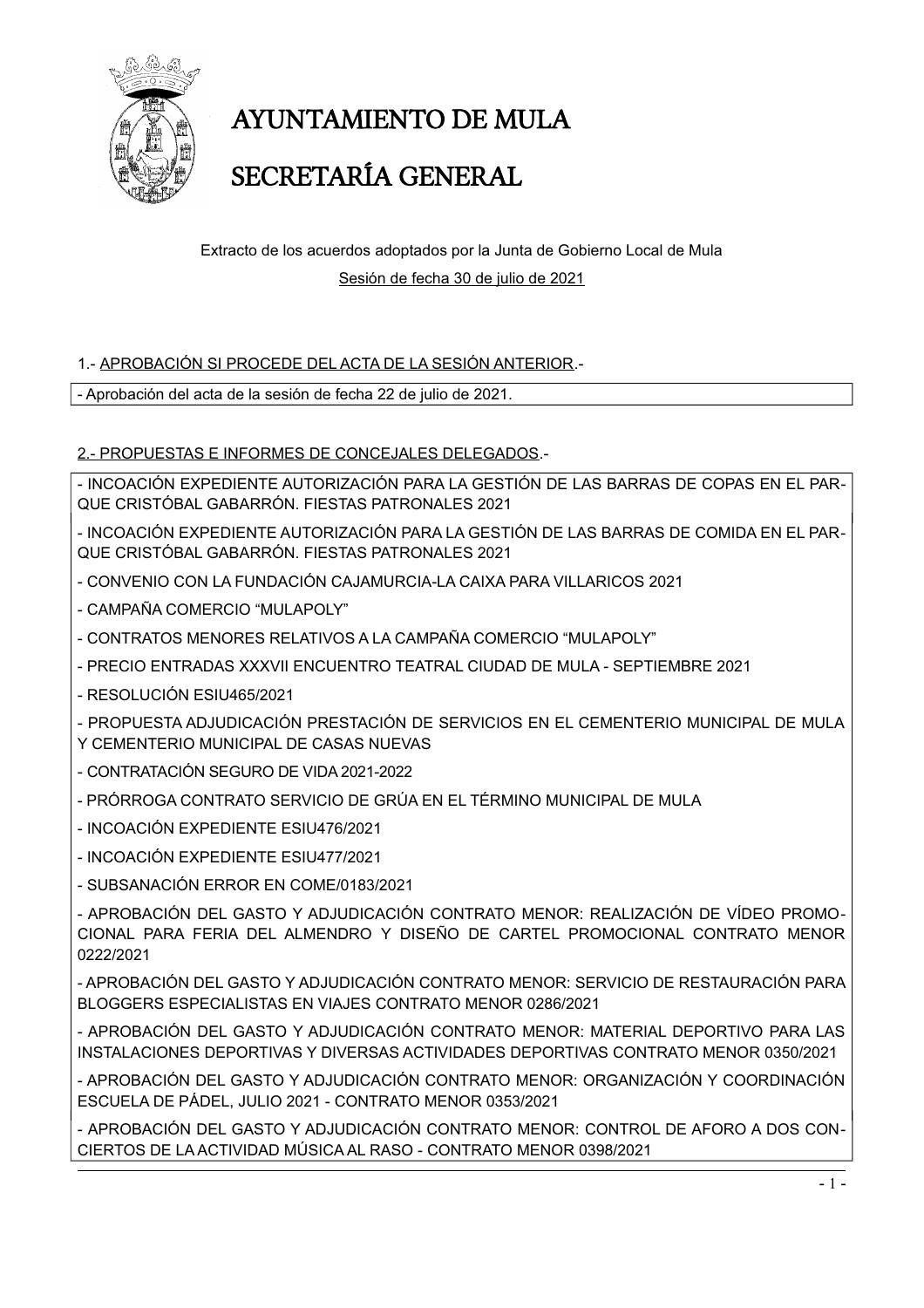

## **AYUNTAMIENTO DE MULA**

### SECRETARÍA GENERAL

- APROBACIÓN DEL GASTO Y ADJUDICACIÓN CONTRATO MENOR: TRABAJOS DE CARPINTERÍA - CON-**TRATO MENOR 0399/2021** 

- APROBACIÓN DEL GASTO Y ADJUDICACIÓN CONTRATO MENOR: CARTELERÍA FESTIVAL INTERNA-CIONAL DE GUITARRA - CONTRATO MENOR 0400/2021

- APROBACIÓN DEL GASTO Y ADJUDICACIÓN CONTRATO MENOR: SERVICIO DE RESTAURACIÓN PARA EL JURADO Y LA ORGANIZACIÓN DEL CONCURSO DE GUITARRA - CONTRATO MENOR 0401/2021

- APROBACIÓN DEL GASTO Y ADJUDICACIÓN CONTRATO MENOR: SONIDO E ILUMINACIÓN CONCIER-TOS MÚSICA AL RASO - CONTRATO MENOR 0402/2021

- APROBACIÓN DEL GASTO Y ADJUDICACIÓN CONTRATO MENOR: SONIDO E ILUMINACIÓN CONCIER-TO LAS COPLAS DEL MOLINO - CONTRATO MENOR 0403/2021

- APROBACIÓN DEL GASTO Y ADJUDICACIÓN CONTRATO MENOR: SONIDO E ILUMINACIÓN TEATRO: COMO SER UN BUEN QUIJOTE - CONTRATO MENOR 0404/2021

- APROBACIÓN DEL GASTO Y ADJUDICACIÓN CONTRATO MENOR: ADECUACIÓN PARCIAL VIVIENDA EN CALLE MONJAS, 10 - CONTRATO MENOR 0405/2021

- APROBACIÓN DEL GASTO Y ADJUDICACIÓN CONTRATO MENOR: INFRAESTRUCTURA, ORGANIZA-CIÓN, DISEÑO PUBLICITARIO DEL I FESTIVAL INTERNACIONAL DE GUITARRA CIUDAD DE MULA - CON-**TRATO MENOR 0406/2021** 

- APROBACIÓN DEL GASTO Y ADJUDICACIÓN CONTRATO MENOR: ANALÍTICAS DE CARBONO-14 Y CO-LÁGENOS. VILLARICOS 2021 - SARCÓFAGO - CONTRATO MENOR 0407/2021

- APROBACIÓN DEL GASTO Y ADJUDICACIÓN CONTRATO MENOR: DISEÑO Y MAQUETACIÓN DE UN FOLLETO GASTRONÓMICO - CONTRATO MENOR 0408/2021

- APROBACIÓN DEL GASTO Y ADJUDICACIÓN CONTRATO MENOR: CAMBIO UBICACIÓN CGP ALUM-BRADO PÚBLICO EN MURO COLEGIO STA CLARA - CONTRATO MENOR 0411/2021

- APROBACIÓN DEL GASTO Y ADJUDICACIÓN CONTRATO MENOR: CARTÓN PLUMA CON INFORMA-CIÓN CULTURAL - CONTRATO MENOR 0415/2021

- APROBACIÓN DEL GASTO Y ADJUDICACIÓN CONTRATO MENOR: AUDITORÍA DE SEGURIDAD INTE-RIOR Y EXTERIOR DE SISTEMAS Y APLICACIONES INFORMÁTICAS - CONTRATO MENOR 0417/2021

- APROBACIÓN DEL GASTO Y ADJUDICACIÓN CONTRATO MENOR: REALIZACIÓN DE CUATRO TALLE-RES DE PERCUSIÓN EN LOS BARRIOS HISTÓRICOS DE MULA – ACTIVIDAD DEL PROYECTO KAIRÓS · CONTRATO MENOR 0418/2021

- APROBACIÓN DEL GASTO Y ADJUDICACIÓN CONTRATO MENOR: COMPRA DE LIBROS Y DOCUMEN-TOS - CONTRATO MENOR 0419/2021

- APROBACIÓN DEL GASTO Y ADJUDICACIÓN CONTRATO MENOR: CONCIERTOS KEEN LEVY Y DAVI-LES - CONTRATO MENOR 0423/2021

- INCOACIÓN EXPEDIENTE CONTRATACIÓN SUMINISTRO ENERGÍA ELÉCTRICA

#### 3.- PROPOSICIONES DE GASTOS, PAGOS Y CUENTAS.-